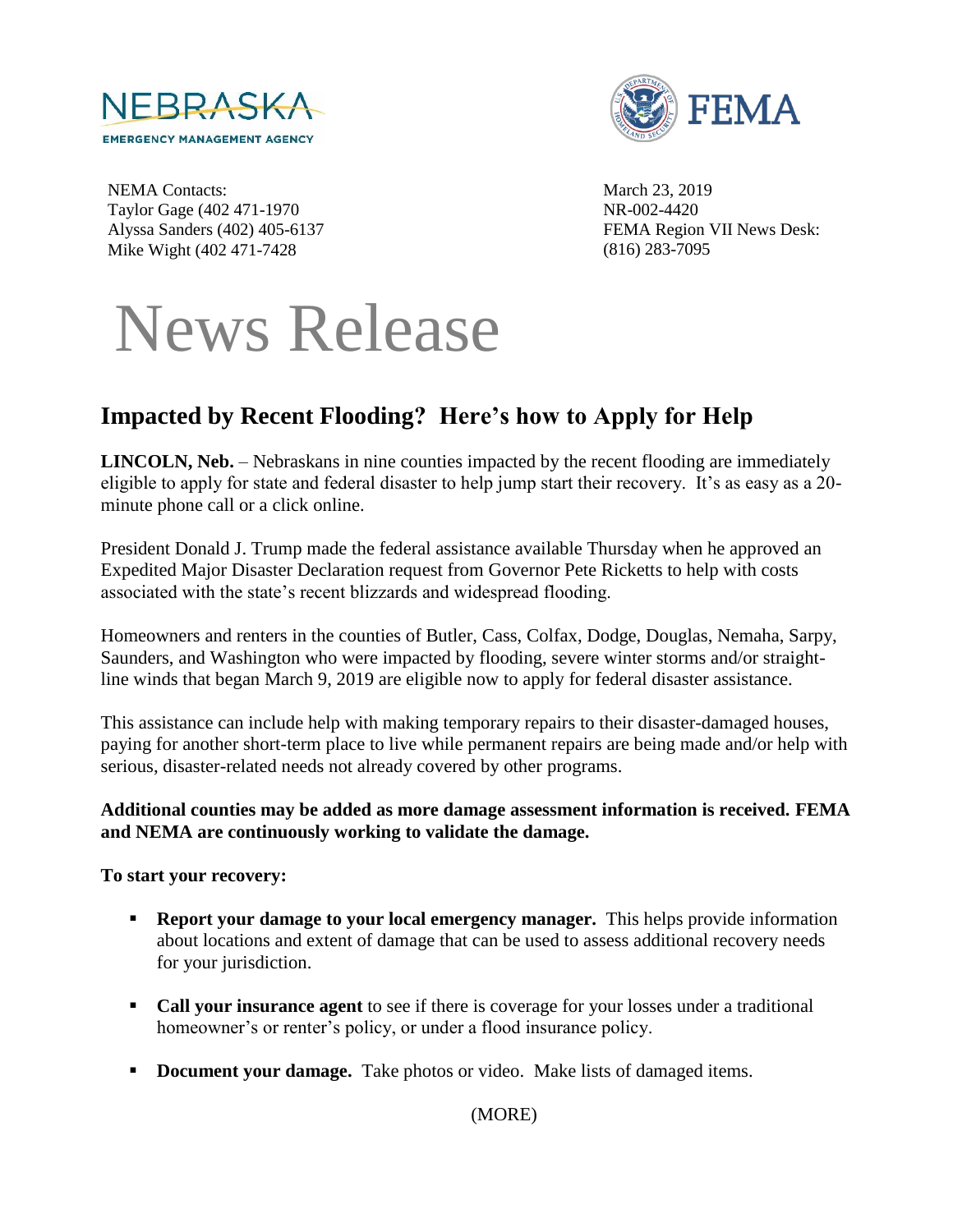Page 2 - Impacted by Recent Flooding? Here's how to Apply for Help

- **Register with FEMA.** The process is free, takes about 20 minutes and is available three ways:
	- 1) Register online at [www.DisasterAssistance.gov.](http://www.disasterassistance.gov/)
	- 2) Use your smartphone to register through [http://m.FEMA.gov](http://m.fema.gov/) ; click "Apply Online for FEMA Assistance," and you will be directed to [www.DisasterAssistance.gov.](http://www.disasterassistance.gov/)
	- 3) Register by phone using FEMA's toll-free registration line by calling 800-621-FEMA (3362). If you have a speech disability or hearing loss and use a TTY call 800-462-7585; or use 711 or Video Relay Service (VRS) to call 1-800-621-3362. Telephone registration is available 7 a.m. to 10 p.m., seven days a week.
- **Be ready to register.** When calling the FEMA number, be prepared to provide your current address, the address of the damaged property, contact information where FEMA can reach you, social security number, the makeup of your household (occupants), insurance and income information.
- **Register, even if you are insured.** Your insurance may not cover everything and some damage may not show up until later. Do not wait until you have settled with your insurer to register with FEMA.

## **What Happens After I Apply?**

Individuals with residential damage will be referred for an inspection of their house or apartment to to see if there is damage that may be eligible for FEMA assistance.

- 1) A contracted FEMA inspector will call ahead of time and make an appointment. Be sure to keep that appointment. The inspection cannot take place without a responsible adult with proof of ownership or rental on the premises. If you cannot make the appointment, call FEMA at 800-621-3362, and choose the Helpline option to set up a new appointment.
- 2) The inspector will come out and visually look at the damage, reviewing your records and make notes of the impacts. This process generally takes 30-40 minutes and consists of looking at disaster-damaged areas of your home and reviewing your records.
- 3) The inspector will ask to see:
	- Photo identification.
	- **Proof of ownership/occupancy of damaged residence such as homeowner's insurance, a** tax bill, mortgage-payment book or utility bill.
	- Insurance documents: home and/or auto (structural insurance/auto declaration sheet).
	- List of household occupants living in residence at time of disaster.
	- Disaster-related damage to both real and personal property.
- 4) That information is electronically transmitted to FEMA for evaluation to see if there are programs that can help defray costs associated with the damage or repairs.